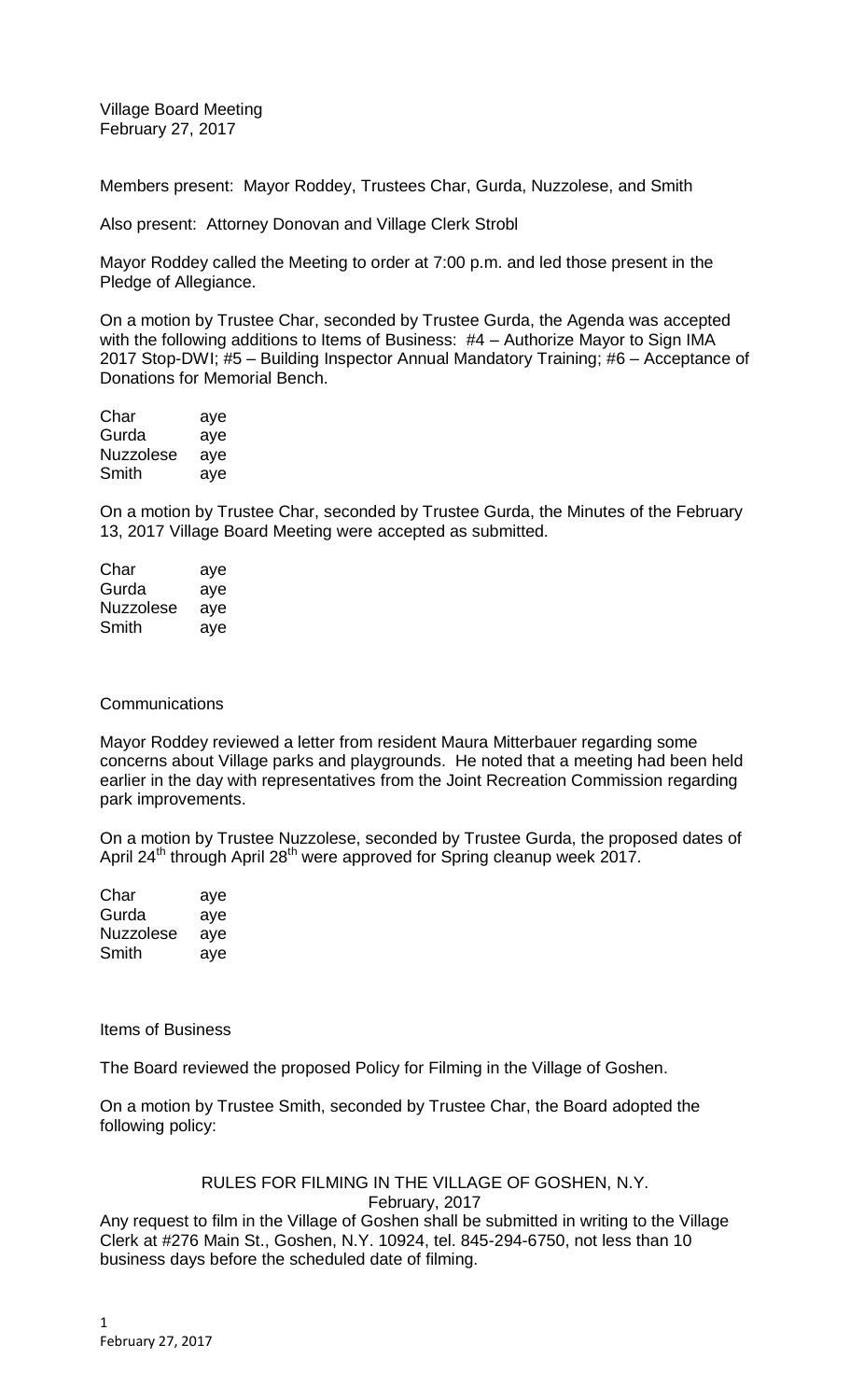The written request shall specify organization, purpose, name, address and telephone number of the applicant.

The written request shall include the specific location(s), dates and hours of filming (to include set-up and break-down of equipment), total number of cast and crew, total number and types of support vehicles and a general statement of the type of film to be produced, including anticipated MPAA rating, if applicable.

The written request shall specify any special effects, stunts, pyrotechnics or other actions sequences that are part of the filming in the Village. Copies of all required permits/licenses for these are to be submitted with the written request. If filming includes the use of a drone or UAS, please file a separate written request as per RULES FOR THE RECREATIONAL, COMMERCIAL OR GOVERNMENT OPERATION OF DRONES (UNMANNED AIRCRAFT SYSTEMS-UAS's) ON OR OVER MUNICIPAL PROPERTIES IN THE VILLAGE OF GOSHEN, N.Y.

The written request shall provide a detailed schedule of filming, a parking/traffic plan, sanitation plan, medical/EMS plan, set security plan (to include a list of celebrity/high profile persons and their dates/times of arrival and departure), requests for closure of any public streets or sidewalks, and any request to use Police Department or Department of Public Works personnel or equipment. Any costs for Police or DPW personnel must be reimbursed to the Village of Goshen.

Any use of municipal properties must be permitted by the Village Board. A signed Use and Indemnification Agreement and an Insurance Certificate naming the Village of Goshen as an additional insured must be filed with this request.

The appearance of any Village of Goshen seals, logos or other property readily identified as owned or operated by the Village of Goshen in any film must be permitted by the Village Board. A script or screenplay must accompany this request to be reviewed for appropriateness.

The NYS Vehicle and Traffic Law requires any motor vehicle operated on a public highway to be registered, inspected and insured and copies of these documents for any vehicles used in filming must be filed with this request.

The NYS Vehicle and Traffic Law requires use of any State highways within the Village(i.e. Main St./ST-207, Greenwich Ave./ ST-207/ST17a, and ST-17) be approved by the Superintendent of the New York State Police. A copy of this approval is to be filed with this request.

The Village Board of Trustees shall have the authority to approve or disapprove an application for a permit and to establish such conditions for filming as deemed necessary to protect the health, safety, and welfare of the residents of the Village of Goshen.

A security deposit of \$5,000.00 will be required at the time of application, which will be held in escrow and applied toward fees. The applicant shall replenish the escrow account upon demand by the Village.

# Fee Schedule

| 30-60 personnel\$500.00/day |  |
|-----------------------------|--|
|                             |  |
|                             |  |
|                             |  |

### RULES FOR THE RECREATIONAL, COMMERICIAL OR GOVERNMENT OPERATIONS OF DRONES (UNMANNED AIRCRAFT SYSTEMS-UAS's) ON OR OVER MUNICIPAL PROPERTIES IN THE VILLAGE OF GOSHEN, N.Y. August 2016

Any request to fly a drone (UAS) on or over municipal properties in the Village of Goshen shall be submitted in writing to the Village Clerk not less than 10 business days before the scheduled date of operation.

The written request shall specify the name, address and telephone number of both the owner and operator of the drone (UAS).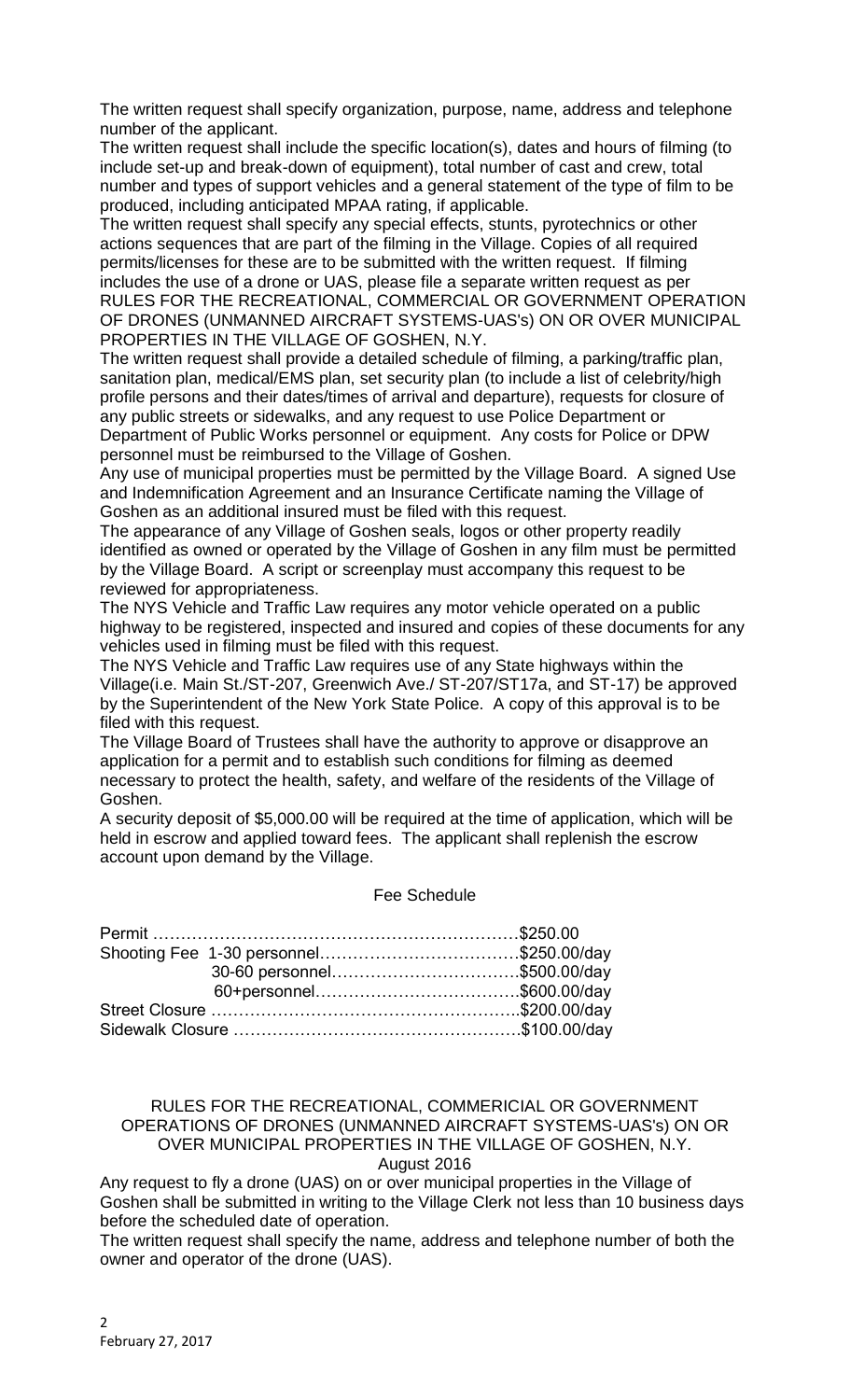The written request shall include the stated purpose of the flight, a written flight plan/path to include length and duration, maximum speed and altitude, take off and landing location, time of commencement and conclusion, make, model, type, physical dimensions, laden weight, number of propellers and identifying markings/registration numbers of the UAS, names and identification of all operator(s), support personnel or participants and a written plan to prevent trespass on private property and surveillance or recording of areas where a person would have a reasonable expectation of privacy. The written request shall also include a signed statement that the applicant is in full compliance with all FAA regulations, State and Local laws governing the operation of drones (UAS's), that there are no Temporary Flight Restrictions or Prohibited Areas and not operating within 5 miles of any airport, that the operator will keep the drone (UAS) in direct, unaided (other than corrective lenses) visual line of sight at all times, that the operator has no known or reason to know of any physical or mental condition that would interfere with the safe operation of a drone (UAS), that the applicant/operator is not operating at the direction of or in cooperation with the Village of Goshen or the Village of Goshen Police Department, that the applicant/operator may be held criminally and/or civilly liable under the CFR and NYS Penal Law for any injuries or damages that may occur as a result of the careless or reckless operation of the drone (UAS), and that the applicant acknowledges that the Village of Goshen, acting through the office of the Chief of Police, may cancel any permission to operate the drone (UAS) for weather, visibility or any other conditions or situations that may cause concern for public safety or security, and that the Chief of Police's decision shall be final and not subject to appeal or arbitration.

The Village requires documentation of compliance with all Federal Aviation Administration requirements governing the operation of drones (UAS's), including but not limited to: airworthiness certificate, Section 333 certificate of waiver, certificate of authorization, pilot's certificate, registration number and markings, to be submitted with the written request.

The Village requires insurance certificates and signed use agreements and liability waivers from both the owner and operator of the drone (UAS) to be submitted with the written request.

If the drone (UAS) flight is for the purpose of filming movies, television, etc., a separate filming permit must be filed and approved through the Village Clerk.

NO drone (UAS) shall be permitted to fly over or near people or an event unless a waiver specifying such event has been obtained from the FAA and submitted with the written request.

NO drone (UAS) operation shall be permitted for hunting or fishing, trespass, voyeurism or unlawful surveillance.

NO firearm, weapon or other dangerous instrument shall be attached or made part of any drone (UAS).

| Char             | aye |
|------------------|-----|
| Gurda            | aye |
| <b>Nuzzolese</b> | aye |
| Smith            | aye |

Mayor Roddey reviewed the free Community Video Program, which had been provided to the Board previously.

On a motion by Trustee Char, seconded by Trustee Smith, the Board authorized the Mayor to sign an agreement with CGI Communications, Inc., following a change in the length of the term, to be provided by the Village Attorney.

| Char      | aye |
|-----------|-----|
| Gurda     | aye |
| Nuzzolese | aye |
| Smith     | aye |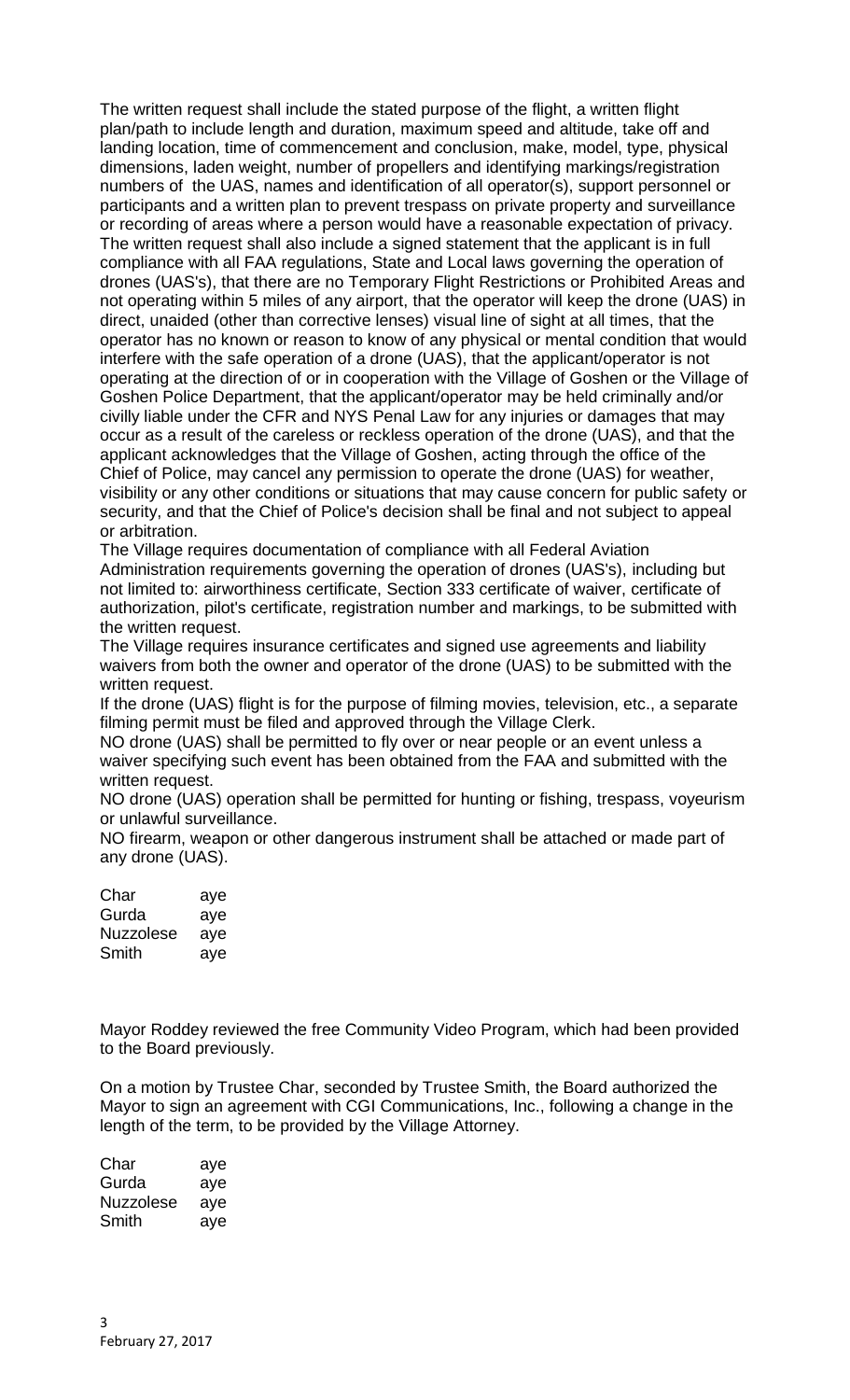On a motion by Trustee Char, seconded by Trustee Smith, bills as examined by members of the Board were approved in accordance with Abstract 2016/2017 number 7, check numbers 11852 through 12049, in the amount of \$600,628.63, and wire transfer #63 in the amount of \$652,481.63, for a grand total of \$1,241,703.44.

| Char      | aye |
|-----------|-----|
| Gurda     | aye |
| Nuzzolese | aye |
| Smith     | aye |

Trustee Char moved the following, which was seconded by Trustee Gurda:

**RESOLVED,** that the Mayor is hereby authorized to sign the Inter-Municipal Agreement with the County of Orange for participation in the 2017 STOP-DWI enforcement patrol year.

| Char             | aye |
|------------------|-----|
| Gurda            | aye |
| <b>Nuzzolese</b> | aye |
| Smith            | ave |

On a motion by Trustee Char, seconded by Trustee Nuzzolese, Building Inspector Theodore L. Lewis, III is hereby authorized to attend the NYSBOC Rockland County Spring Seminar, to be held April 18, 19, and 20, 2017, at the Rockland County Fire Training Center, Pomona, New York. The cost for this mandatory in-service training is \$275.00, plus \$45.00 membership renewal.

| Char             | aye |
|------------------|-----|
| Gurda            | aye |
| <b>Nuzzolese</b> | aye |
| Smith            | aye |

On a motion by Trustee Gurda, seconded by Trustee Nuzzolese, the Board accepted a donation of \$250.00 from five Village residents, for the purchase of a memorial bench.

| Char      | aye |
|-----------|-----|
| Gurda     | aye |
| Nuzzolese | ave |
| Smith     | ave |

# Mayor/Trustee Comments

Trustee Nuzzolese reported that the sewer plant is running well.

Trustee Gurda noted that a water leak on Hillcrest had been repaired.

Mayor Roddey thanked all first-responders for the great job done during, and in the aftermath of the recent storm.